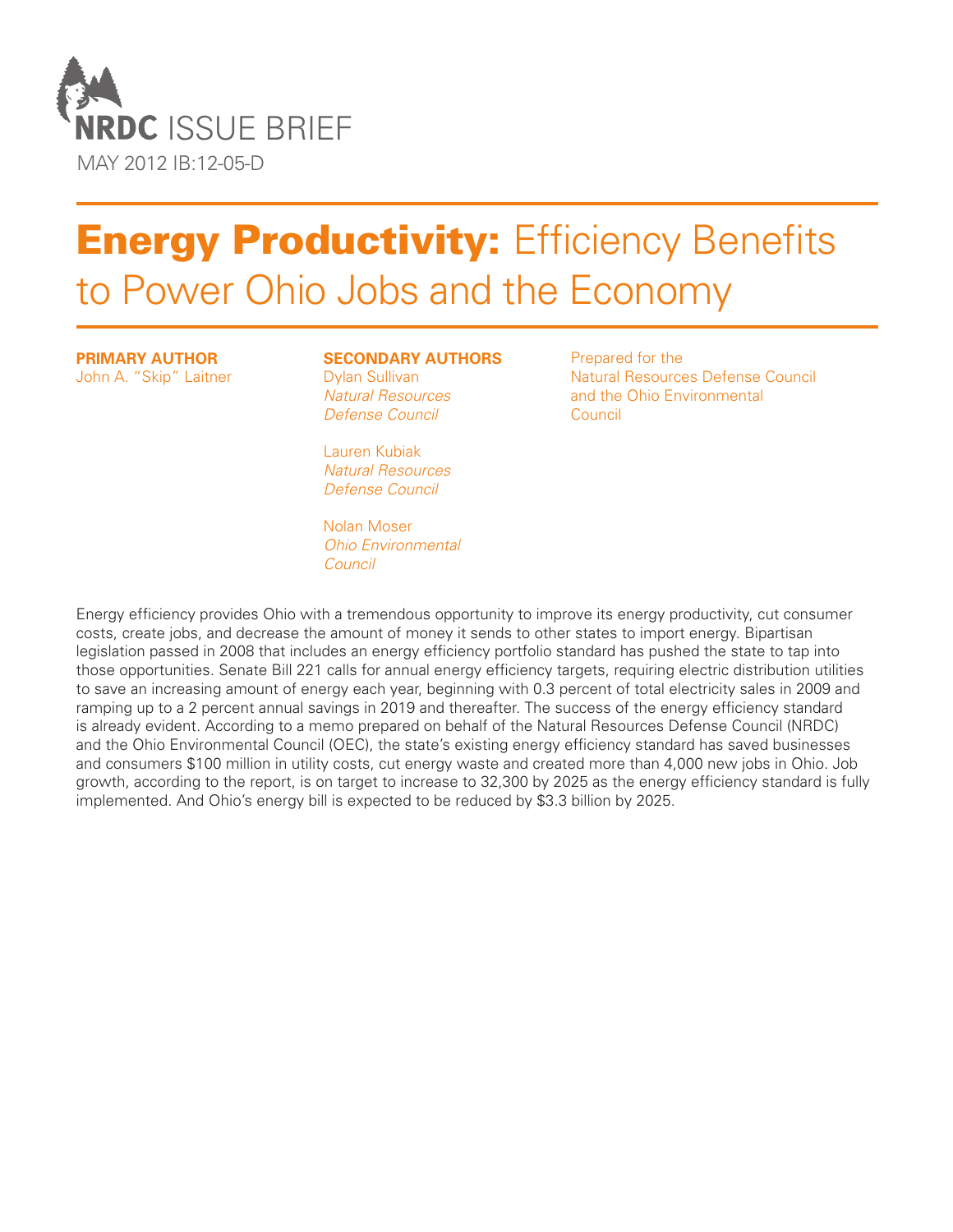## **About NRDC**

NRDC (Natural Resources Defense Council) is a national nonprofit environmental organization with more than 1.3 million members and online activists. Since 1970, our lawyers, scientists, and other environmental specialists have worked to protect the world's natural resources, public health, and the environment. NRDC has offices in New York City, Washington, D.C., Los Angeles, San Francisco, Chicago, Montana, and Beijing. Visit us at www.nrdc.org.

#### **Acknowledgments**

Laurie Johnson, Wilson Gonzalez, and Brian Kaiser.

*NRDC Director of Communications:* Phil Gutis *NRDC Deputy Director of Communications:* Lisa Goffredi *NRDC Publications Director:* Alex Kennaugh *Design and Production:* Sue Rossi

© Natural Resources Defense Council 2012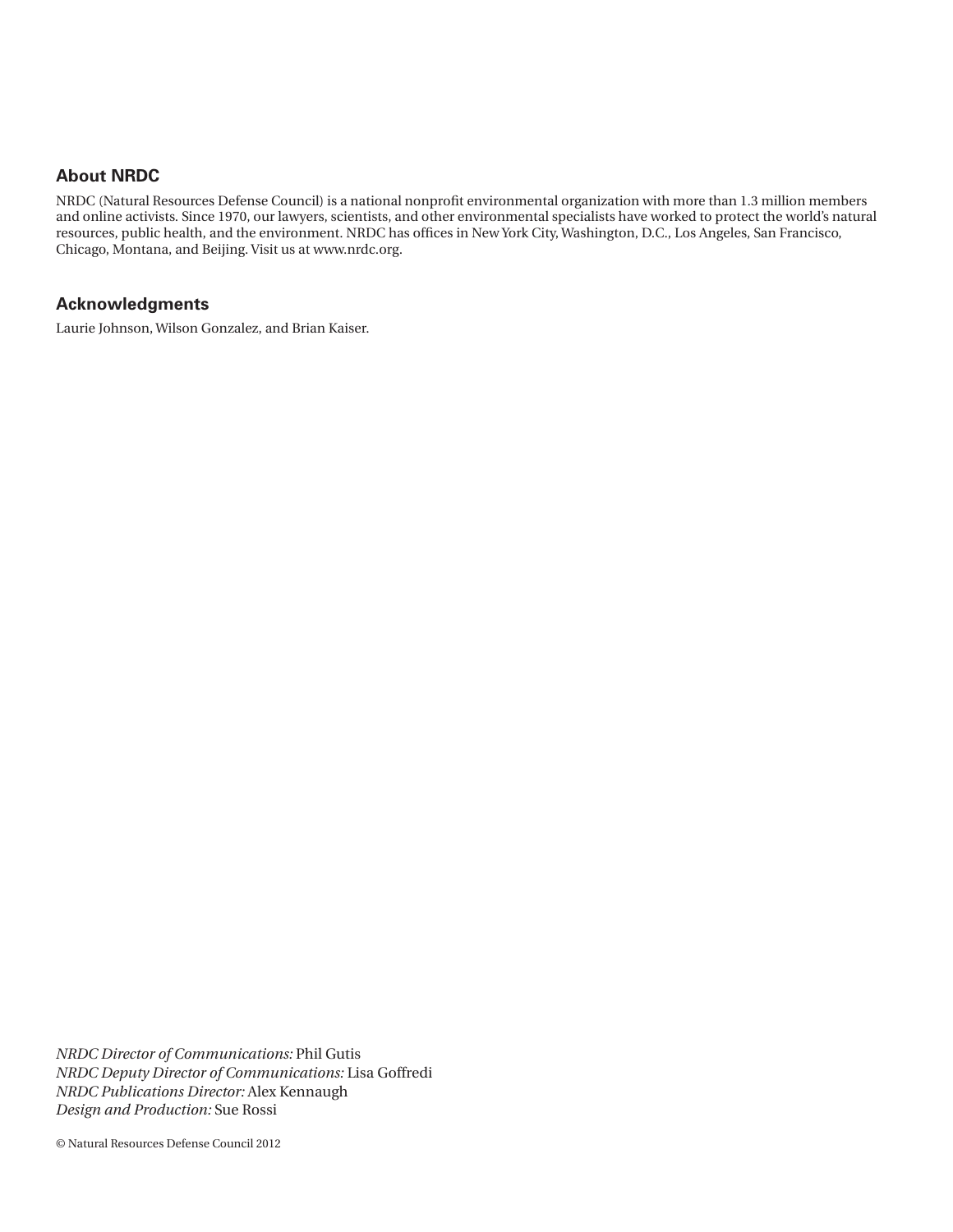# **Introduction**

hio has tremendous potential to improve its economy-wide energy<br>productivity and decrease the amount of money it sends to other st<br>to import energy.<sup>1</sup> While there are many opportunities yet untapped<br>state has already begu productivity and decrease the amount of money it sends to other states to import energy.<sup>1</sup> While there are many opportunities yet untapped, the state has already begun to make great strides in improving its performance in these areas, mostly following the passage of the bipartisan Senate Bill 221 in 2008, which includes an energy efficiency portfolio standard. The legislation includes annual energy efficiency targets that require electric distribution utilities to save an increasing amount of energy, beginning with 0.3 percent of total electricity sales in 2009 and ramping up to a 1 percent annual savings requirement in 2014 and 2 percent in 2019 and thereafter. The investor-owned electric utilities that are subject to the SB 221 requirements are responsible for roughly 88 percent of total electricity sales in Ohio.

There are numerous economic benefits to reducing the energy intensity of Ohio's economy, one is job creation. This memo, prepared on behalf of the Natural Resources Defense Council (NRDC) and the Ohio Environmental Council (OEC), describes how the utility and customer investment in energy efficiency encouraged by the energy efficiency standard will save both energy and money, which will disperse through the Ohio economy and create jobs. Specific findings include these:

- *The energy productivity gains already achieved by Ohio utilities have resulted in 4,250 additional net total jobs today over what would have otherwise been supported by the state's economy.*
- n *Full implementation of Ohio's energy efficiency portfolio standard will by 2025, increase employment by 32,300 total net jobs over what would have otherwise been created.*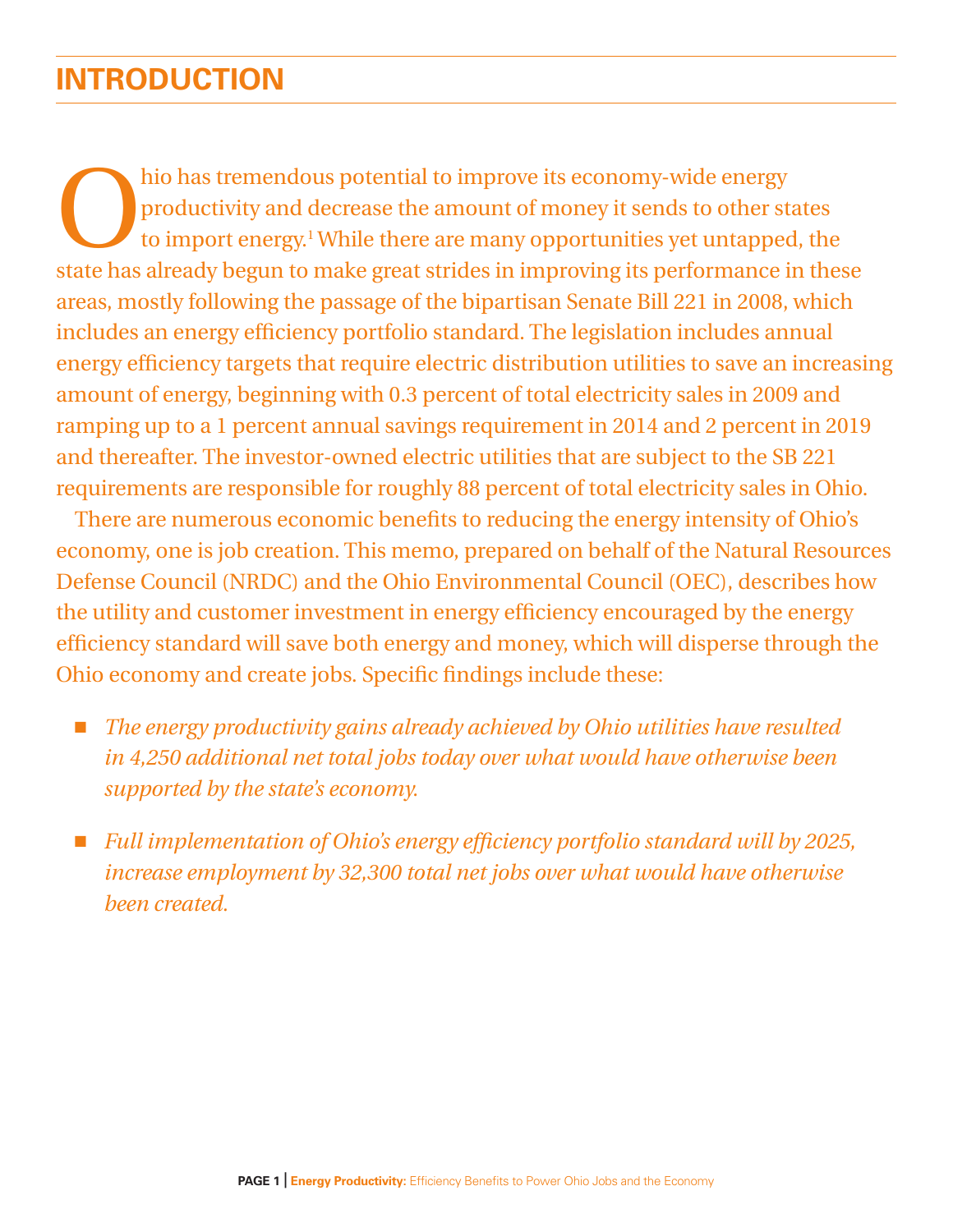# **Ohio's Labor Economy**

Despite the importance of energy to Ohio's economy, the energy industries are not especially labor intensive compared with the state's economy as a whole. The labor intensities of key Ohio economic sectors—based on 2010 records for the state—are summarized in the chart below (IMPLAN 2011).<sup>2</sup>

 These are expressed as the number of jobs per millions dollars of revenue in 2010 dollars for the electric utility sector and for other critical economic sectors within the state.

#### **Labor Intensities of Key Ohio Economic Sectors**

According to Ohio-specific IMPLAN economic data, the electric utility sector provides about 2.0 direct jobs per million dollars of revenue. These include jobs of those who work directly for the state's electric utilities: the power plant operating crews and the accountants, engineers, and administrative staff necessary to maintain the business. If indirect jobs—those who supply the state's utilities with energy and other necessary operations materials—as well as jobs induced by the re-spending of wages within the state are also included, the labor intensity grows to about 4.8 jobs per million dollars of revenue. All other sectors of the economy ranging from agriculture, manufacturing, and construction to wholesale and retail trade, business and financial services,

and government services provide, on average, 10.5 direct jobs and 17.9 total jobs per million dollars of revenue (IMPLAN 2011), a significantly higher labor intensity.

This economic context is not unique to Ohio; throughout all regions of the U.S., energy-related sectors support fewer jobs per dollar of revenue than almost all other business activities. This means that where Ohio can invest in greater levels of energy efficiency—in ways that save money for consumers and businesses—the resulting energy bill savings will allow utility customers to shift their spending from energy toward other goods and services. This ultimately increases the total number of jobs supported by the state's economy, since dollars are channeled into sectors more labor intensive than the energy industry.

# **the Financial and Economic Impact of Energy Efficiency**

Against this backdrop we can explore the net employment benefits that follow from Ohio's investor-owned utilities reaching their energy efficiency targets, beginning in 2009 and going forward to 2025. Because the available data and public filings from the state's utilities are presented in different ways, reasonable, conservative assumptions have been made in order to integrate the information into a single set of electricity consumption and savings patterns. See the Appendix for more information.



Source: Ohio data for 2010 from www.implan.com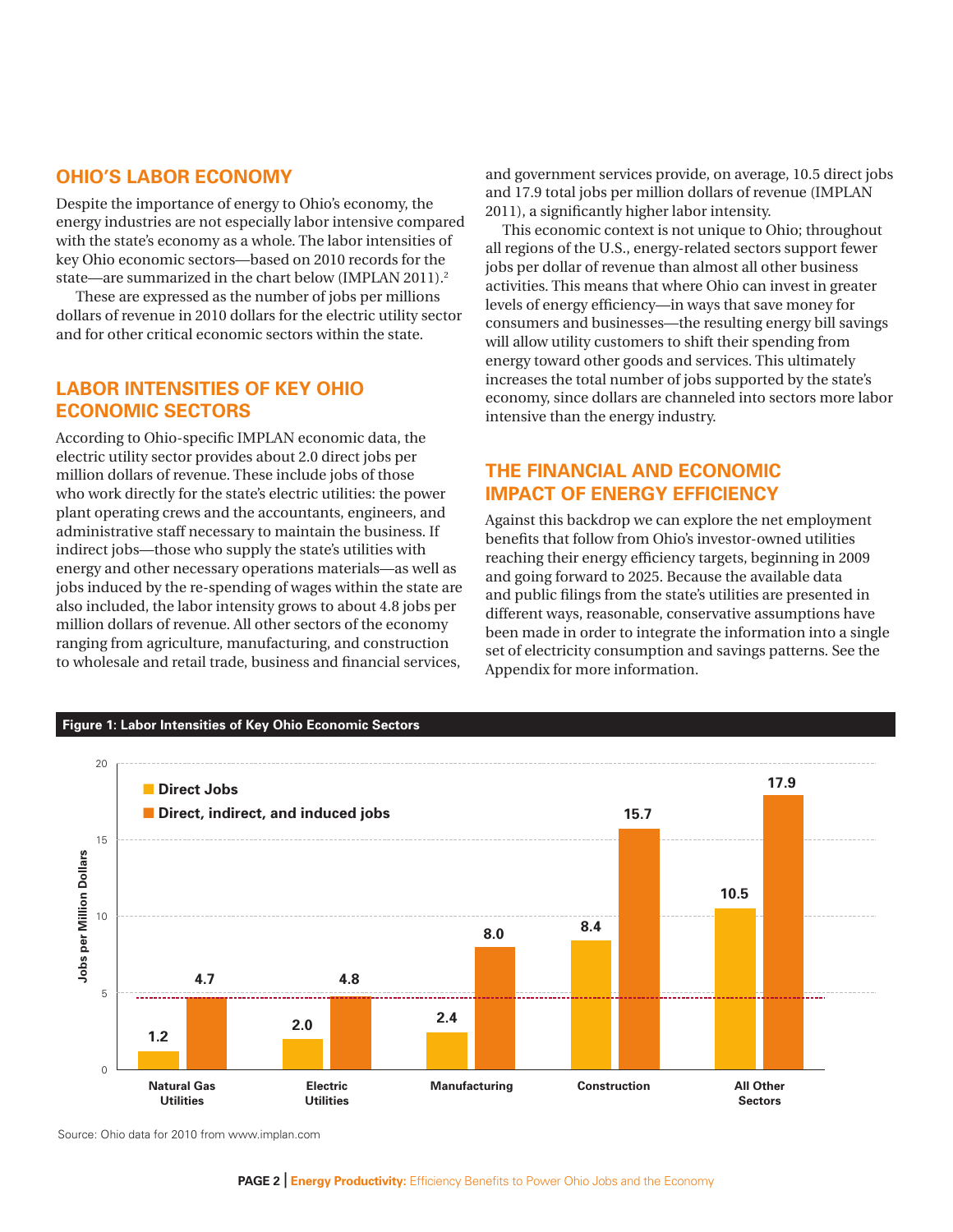Ohio's electric distribution utilities spent about \$42 million in 2009 and will spend an estimated \$100 million in 2012 to promote energy efficiency improvements among their many residential, commercial and industrial customers (with all values reflecting constant 2010 dollars). The utility programs in 2012 are leveraging an additional \$300 million investment from consumers, which will reduce consumers' energy consumption by an additional 1.1 billion kilowatthours (kWh) in the same year.<sup>3</sup> Based on an average retail price of 9.1 cents per kWh (again, in constant 2010 dollars), that means consumers will save about \$100 million dollars annually as a result of that first year of investment. Thus, efficiency measures for participating consumers will pay for themselves in about 3 years. For the economy at large, the program in 2012 (including program costs and the actual investments in energy efficiency upgrades) will pay for itself in about 5.5 years. As suggested in the table below the state's utilities and their consumers plan to slowly increase annual investments so that total efficiency, including past, present and future electricity savings, will grow to nearly 36 billion kWh by 2025. This represents a cumulative electricity demand savings of about 22.5 percent.

We can examine the economic impacts of these annual investments and resulting electricity bill savings by integrating relevant financial information into an economic policy modeling framework. In this case we tap into economic structural data for Ohio, which provides the critical employment coefficients (IMPLAN 2011)—similar to those shown in the first chart—as well as the anticipated long-term labor productivity and price indexing trends suggested by the Annual Energy Outlook (EIA 2012b).4

The table below highlights the likely program impacts in constant 2010 dollars (also the base year of the IMPLAN data set) and in net annual jobs for key benchmark years. Despite

recent significant job growth, Ohio's available labor pool remains large; this energy efficiency-associated job growth will create employment opportunities for the state's available labor pool.

As observed in the table, as energy efficiency program efforts continue, investments in energy efficiency upgrades increase as well. The savings also continue to grow, rising 80-fold between 2009 and 2025 and increasing more than tenfold—from \$299 million to nearly \$3.3 billion—between 2012 and 2025.

Assuming a 5 percent discount rate, the expenditures and total energy bill savings shows a total resource cost, or benefit-cost ratio, of 1.34.<sup>5</sup> This means that over the examined time horizon, every dollar of program cost and consumer contribution will generate a minimum savings of \$1.34.6 This suggests that the energy efficiency improvements catalyzed by the state's investor-owned electric utilities should be highly cost-effective. And as suggested previously, a cost-effective energy efficiency program that redirects money from economic activity with low labor intensity—the electric utilities—into sectors that are more labor-intensive should provide a net positive employment impact for Ohio. Therefore, despite negative net energy bill savings in the first several years of operation, job impacts will still be positive throughout the program's duration. The table above underscores this point by showing a net gain in jobs that rises from 1,800 and 4,250 net total jobs in 2009 and 2012, respectively, to 32,300 total jobs by 2025.7

The economy also shows a higher level of robustness under the energy efficiency standards. This can be seen by the positive net gains in Gross State Product (GSP) that move from \$156 million in 2009 to nearly \$7 billion by 2025 (again, with all values in constant 2010 dollars).

| Table 1: Financial and Economic Impacts of Energy Efficiency Program Efforts |       |       |       |       |       |        |        |  |  |  |
|------------------------------------------------------------------------------|-------|-------|-------|-------|-------|--------|--------|--|--|--|
|                                                                              | 2009  | 2010  | 2011  | 2012  | 2015  | 2020   | 2025   |  |  |  |
| Program Administrative Cost (\$MM)                                           | 42    | 68    | 90    | 98    | 117   | 225    | 281    |  |  |  |
| Energy Efficiency Investments (\$MM)                                         | 182   | 295   | 390   | 424   | 510   | 977    | 1,222  |  |  |  |
| Annual Efficiency Payments (\$MM)                                            | 30    | 79    | 144   | 214   | 383   | 577    | 986    |  |  |  |
| Energy Bill Savings (\$MM)                                                   | 41    | 108   | 199   | 299   | 660   | 1.574  | 3,288  |  |  |  |
| Net Energy Bill Savings (\$MM)                                               | $-31$ | -39   | $-34$ | $-13$ | 160   | 772    | 2,022  |  |  |  |
| <b>GSP Net Economic Activity (\$MM)</b>                                      | 156   | 312   | 492   | 652   | 1,312 | 3,399  | 6,882  |  |  |  |
| Net Jobs (actual)                                                            | 1,800 | 2,883 | 3.847 | 4,250 | 6,706 | 18,478 | 32,300 |  |  |  |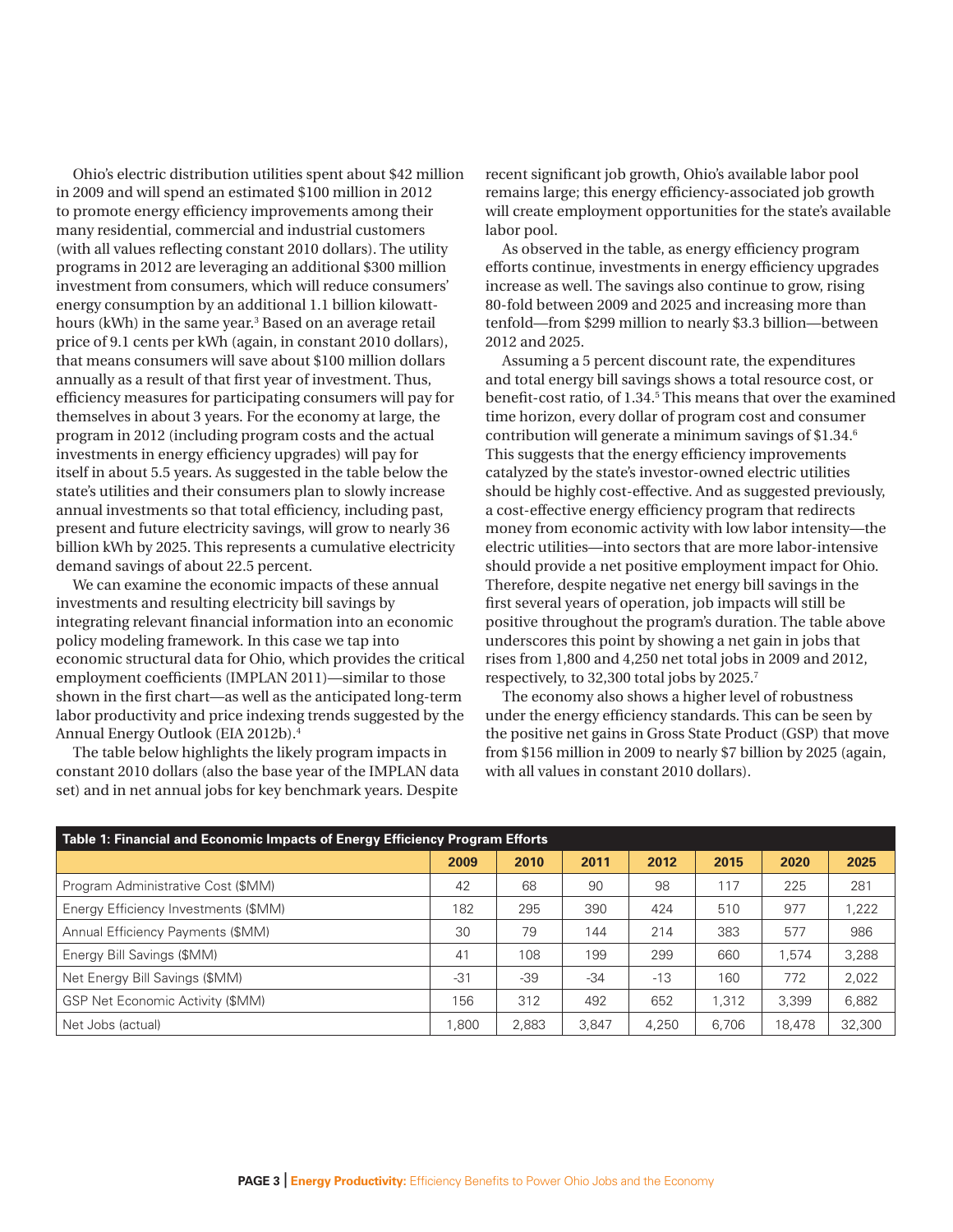#### **Conclusions**

Based on the available data, exploiting Ohio's energy efficiency opportunities using programs and incentives already implemented by Ohio utilities should both create jobs and be a cost-effective investment for utility customers. This analysis shows that the policies in place are stimulating a more productive investment pattern, which provides Ohio and the United States with needed goods and services, delivered much more efficiently.

Beyond this, the analytical findings reported here, and those provided by other Ohio-specific energy efficiency studies (Laitner et al. 1994, Neubauer et al. 2009), are entirely consistent with many past studies included in a 48-study meta-review covering state and regional energy policy assessments in the United States (Laitner and McKinney 2008). In short, this analysis suggests that an innovation-led energy policy strategy—one emphasizing a cost-effective substitution of energy productivity gains for inefficient energy consumption—will lead to a net positive economic impact for Ohio and for the United States as a whole.

#### **An Economic Thought Experiment**

In 1994, the American Council for an Energy-Efficient Economy (ACEEE) documented the potential of a 26 percent economy-wide energy efficiency savings by the year 2010 (Laitner et al. 1994). Had the cost-effective energy efficiency measures considered in the ACEEE study actually been adopted, the Ohio economy might have experienced a net employment gain of 63,000 jobs, also by 2010. This 26 percent energy efficiency gain was not achieved, and Ohioians spent an estimated total of \$14.1 billion on electricity in 2010, according to data from the Energy Information Administration (EIA 2012a). Using this information, in addition to the Ohio employment data adapted from the chart above, we can determine the potential magnitude of impact on the Ohio economy had the state been 26 percent more energy-efficient in its electricity use. We can estimate the impact of efficiency gains on the state's net employment as follows:

 $14,100 \times 0.26 \times (17.9 - 4.8) = 48,025$  net jobs

In other words, had Ohio promoted a slightly different mix of investments in 1994 so that the state was 26 percent more energy-efficient in 2010 than it turned out to be, it could have supported about 48,000 more jobs than it does now. While this number seems small compared with a population of 11.5 million people, it is a significant total in a state looking to increase overall employment and economic development opportunities. Beyond, additional efficiency improvements in all energy end uses could have further expanded that number of jobs.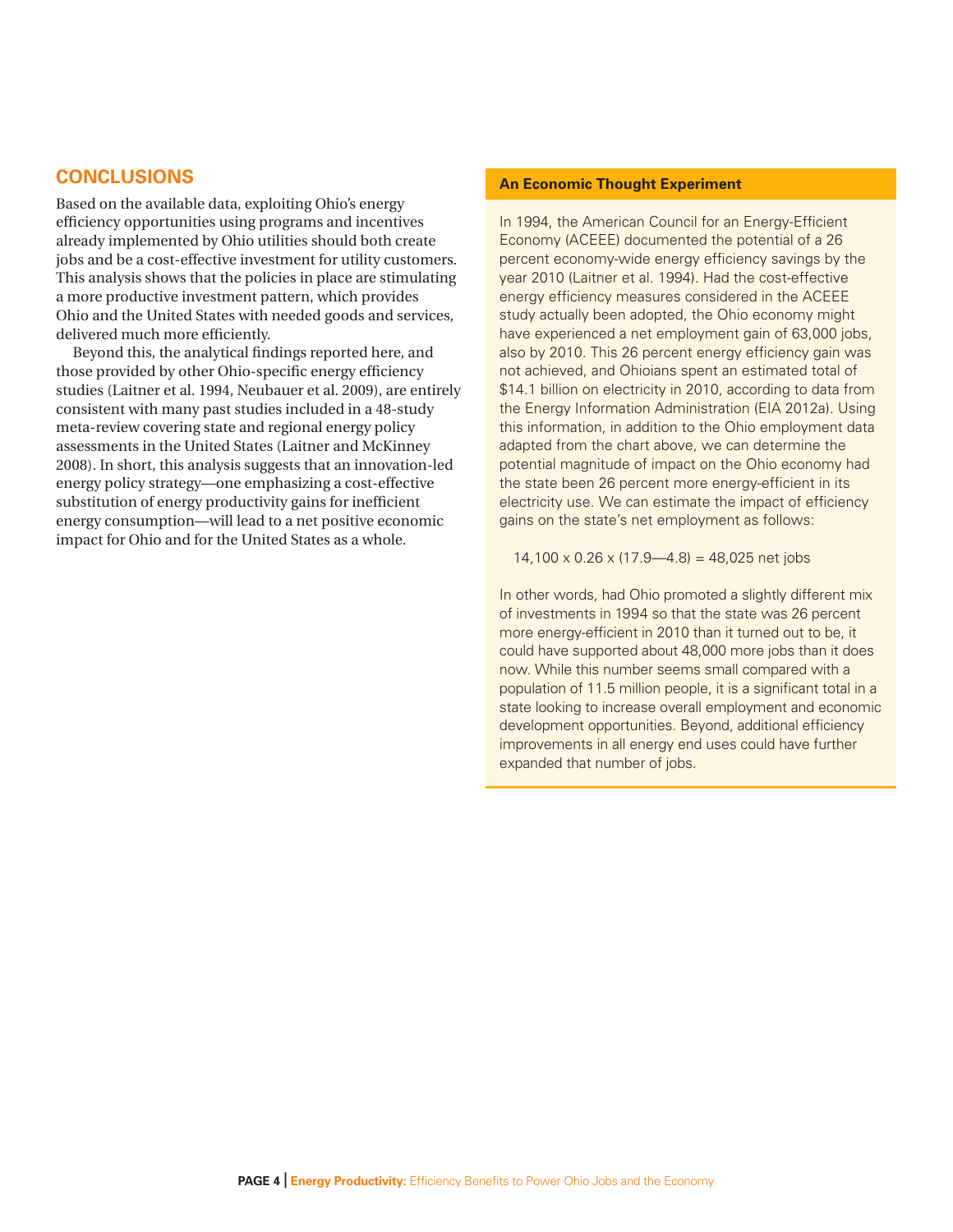#### **Appendix: Key Assumptions and Data**

The data used in this analysis are taken from a variety of utilities reports and public sources. The analysis begins with a working baseline of historical and future electricity consumption for Ohio's investor-owned electric utilities. This includes the anticipated electricity consumption without energy efficiency improvements, as well as the expected electricity savings as the investments build up over time. The table below provides this data in thousands of megawatt-hours (MWh).

#### **Key Trends in Ohio's Electricity Consumption Patterns**

The data in table 2 above build an approximate representation of the historical and the projected electricity consumption "but for" energy efficiency gains. The base case, based on utility data, assumes an electricity growth pattern (without efficiency) of 1.2 percent annually from 2012 through 2025. The efficiency case assumes a build-up of accumulative savings over time as the utilities meet the eventual 2025 target reflected in Senate Bill 221.

In completing this analysis, the choice was to err on the conservative side with regard to costs. For example, the modeling effort assumed a constant average price of electricity of \$0.0914 cents per kilowatt-hour (in 2010 dollars). This was based on the 2010 average retail price reported for Ohio in EIA (2012a). A rising cost would, by definition, increase the cost-effectiveness of efficiency investments. Moreover, the first costs of the efficiency upgrades were assumed to average (in 2010 dollars) \$0.40 per kWh, which produces a benefit-cost ratio (with a 5 percent discount rate) of 1.34 between 2009 and 2025. If costs proved to be less than that, the benefit-cost ratio would increase. With costs at, say, \$0.25/kWh, the benefit-cost ratio would be about 2.14. In this case the number of jobs would essentially be unchanged, as the lower cost of the upgrades (meaning slightly fewer jobs in the construction, engineering, and business service sectors)

would be offset by consumers having more saved dollars to spend on other goods and services.

In reviewing utility programs in Ohio and throughout the United States, the analysis incorporated an average incentive equal to about 30 percent of the total cost. With additional administrative and program costs expected to be about 23 percent of the installed cost of the efficiency improvements, the full cost of the improvements would be 1.23 times the investment of \$0.40/kWh, or \$0.49/kWh (again in constant 2010 dollars). With the average cost of electricity at \$0.091/ kWh, the annual program expenditures, including all costs, would pay for themselves in about 5.4 years. If the average life of the efficiency upgrades is 15 years, for example, this would mean a full savings over the remaining 9.6 years of the measure life.

A final assumption in this assessment is that with large uncertainties remaining about the cost of carbon, the potential need for new generation units, or for units that might need to be upgraded to meet tighter emissions standards, the retail price of electricity is a reasonable, conservative proxy for the avoided cost of electricity. This working assumption is even more plausible if one considers that as the efficiency investments are likely to generate several "non-energy" benefits in addition to the anticipated energy savings. Often, the magnitude of non-energy benefits from energy efficiency measures is significant. These added savings or productivity gains range from reduced maintenance costs and lower waste of both water and chemicals to increased product yield and greater product quality. In one study of 52 industrial efficiency upgrades, all undertaken in separate facilities, Worrell et al. (2003) found that these non-energy benefits were sufficiently large that they lowered the aggregate simple payback for energy efficiency projects from 4.2 years to 1.9 years. Unfortunately, these non-energy benefits from energy efficiency measures are often omitted from conventional performance metrics. This omission leads, in turn, to overly modest payback calculations and an imperfect understanding of the full impact of additional efficiency investments.

| Table 2: Key Trends in Ohio's Electricity Consumption Patterns |         |         |         |         |         |         |         |  |  |  |
|----------------------------------------------------------------|---------|---------|---------|---------|---------|---------|---------|--|--|--|
|                                                                | 2009    | 2010    | 2011    | 2012    | 2015    | 2020    | 2025    |  |  |  |
| Electricity Use Without Energy Efficiency                      | 42      | 68      | 90      | 98      | 117     | 225     | 281     |  |  |  |
| (1.000 MWh)                                                    | 138,753 | 136.249 | 135,303 | 136.927 | 141.915 | 150.637 | 159,895 |  |  |  |
| <b>Cumulative Annual Efficiency Savings</b>                    | 30      | 79      | 144     | 214     | 383     | 577     | 986     |  |  |  |
| $(1,000$ MWh $)$                                               | 449     | 1.186   | 2.180   | 3.271   | 7,222   | 17,222  | 35,976  |  |  |  |
| Savings as a Percent of Base Case Projection                   | 0.3%    | 0.9%    | 1.6%    | 2.4%    | $5.1\%$ | 11.4%   | 22.5%   |  |  |  |
| <b>GSP Net Economic Activity (\$MM)</b>                        | 156     | 312     | 492     | 652     | 1,312   | 3,399   | 6,882   |  |  |  |
| Net Jobs (actual)                                              | 1.800   | 2,883   | 3.847   | 4,250   | 6,706   | 18,478  | 32,300  |  |  |  |